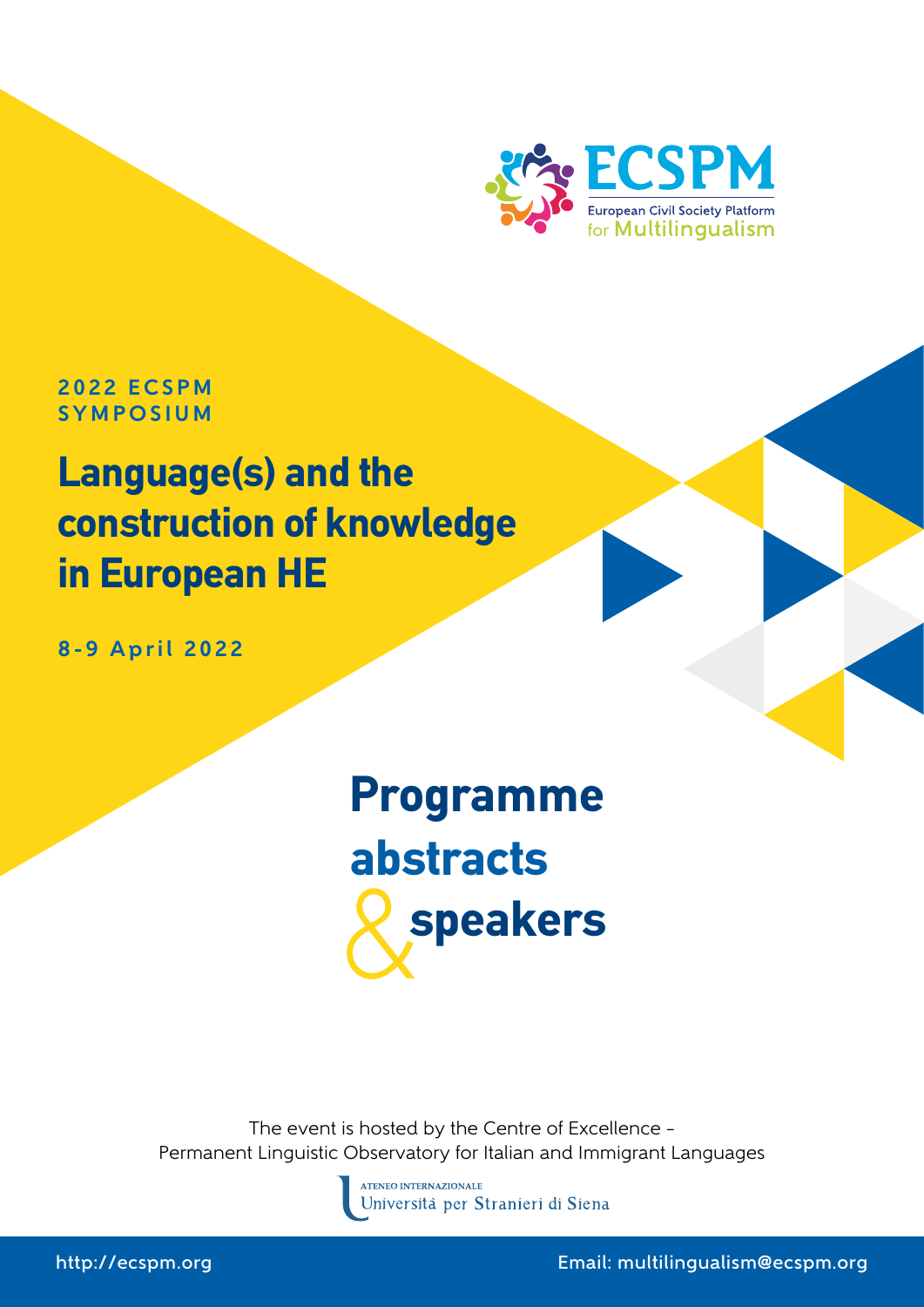



## I N T R O D U C T O R Y NOTE

A follow-up of the 2021 Symposium on Multilingualism in Higher Education, this year's event is also concerned with HE in Europe, where, despite the different traditions and conditions of the educational systems, the language of pedagogy and partcipiation remain by and large monolingual, facilitated by explicit and implicit language policies. What is more, scholarship, epistemology and academic publishing follow a monolingual discursive paradigm.

Monolingualism in universities and technological institutions, even when it involves both the official state language and English (which is commonly used in a monolingual fashion) contravenes contemporary multilingual societies and the multilingual turn in education on a global scale. Thus, it raises a series of issues that eminent speakers and discussants from Europe, Australia, Asia and the Americas will problematise as they turn attention during this year's symposium to the relationship between language(s), mono-/multilingualism and the construction of disciplinary knowledge, as well as disciplinary discourses in linguistics that shape ideologies towards language/discourse hybridity or purism and contribute to sustaining or changing one's understanding of how strict the boundaries between languages, language varieties and other semiotic modes are. While several contributors will position themselves in favour of using multi-/ plurilingual and pluri-/multisemiotic approaches in disciplinary literacy instruction and pedagogy, in communication, research, and scientific production, there will also be argumentation in favour of helping non anglophone scholars forced to produce in a globalised academia that privileges English to develop the necessary literacy to publish internationally and bring their knowledge into global scholarship. Questions will also be raised regarding language and the construction of academic knowledge, English and the colonisation of knowledge.

The Englishisation of academic studies was discussed in our previous symposium but it will continue to be a subject of concern in this event because it is a pressing issue on account of an increasing number of universities and technological institutions aiming at internationalisation so that they can be competitive players in the global market, access prominent international scholars, profit from fee-paying students, receive high world rankings for quality assurance, and so on.

The issues above are related to the questions that participants will seek answers to – issues having to do with 'multilingual speakers' in monolingual academic spaces (this often means speakers of languages other than English in anglophone institutions or EMI programmes, with the effects of mono-/multilingual disciplinary knowledge on whom and for what purposes, and the construction of scientific knowledge multilingually.

> Babylon Center for the Study of Superdiversity, Tilburg University • Cambridge Language Sciences Interdisciplinary Research Centre, University of Cambridge • CCERBAL, University of Ottawa • CDL, Ghent University • Centre for Research on Bilingualism, Stockholms universitet • CEM, National and Kapodistrian University of Athens • Center for Multilingualism, University of Konstanz • Centre of Excellence - Permanent Linguistic Observatory for Italian and Immigrant Languages, Università per Stranieri di Siena • GEO, Université de Strasbourg • GLML, University of Thessaly • GS/FL, Eichstätt-Ingolstadt • Institute of Linguistics and Literary Studies, University of Darmstadt • LiLPA, Université de Strasbourg • Mercator-European Research Centre on Multilingualism and Language Learning • MIRCo, Universidad Autónoma de Madrid • MRN, University of Cardiff

Fully aware and critical of our own practices at ECSPM symposia, we are happy that in this year's symposium Italian and French will also be used alongside English, and we are most thankful for having been granted access to the automatic live speech transcription and translation into 42 languages developed in the framework of ELITR (http:// elitr.eu/), a project funded by the EU Horizon 2020 Research and Innovation Programme, under Grant Agreement No 825460.

> Bessie Dendrinos President of the ECSPM

### **MEMBERS**

ALTE (Association of Language Testers in Europe)

Babylon Center for the Study of Superdiversity, University of Tilburg, NL

Cambridge Language Sciences Interdisciplinary Research Centre, University of Cambridge, UK

CDL (Centre for Diversity & Learning), Ghent University, BE

CEM (Centre of Excellence for Multilingualism and Language Policy) University of Athens, GR

Center for Multilingualism, Universität Konstanz, DE

Centre for Research on Bilingualism, Stockholms universitet, SE.

Centre of Excellence - Permanent Linguistic Observatory for Italian Abroad and Immigrant Languages, Università per Stranieri di Siena, IT

EDiLiC (Éducation et Diversité Linguistique et Culturelle)

EEU (Europa Esperanto Unio)

EARights (European Artists' Rights)

EFNIL (European Federation of National Institutions for Language)

FIPLV (International Federation of Language Teacher Associations)

FUEN (Federal Union of European Nationalities)

GEO (Groupe d'Études orientales, slaves et néo-helléniques) Université de Strasbourg, FR GLML (Greek Language and Multilingualism Laboratory), University of Thessaly, GR GS/FL (Research Group), Katolische Universität Eichstätt-Ingolstadt, DE

ICC (The International Language Association)

Institute of Linguistics & Literary Studies Division of Multilingualism, Technische Universität Darmstadt, DE

LAF (Literature Across Frontiers)

LiLPa (linguistique, langue, parole), Université de Strasbourg, FR Mercator European Research Centre on Multilingualism and Language Learning MIRCo (Center of Multilingualism, Discourse and Communication), Universidad Autónoma de Madrid, ES MRN (Multilingualism Research Network), University of Cardiff, UK NPLD (Network to Promote Linguistic Diversity)

#### **PARTNERS**

CCERBAL (Canadian Centre for Studies and Research in Bilingualism and Language Planning at the Official Languages and Bilingualism Institute (OLBI) of the University of Ottawa, CA)

Cracking the Language Barrier (Federation of European projects and organisations working on technologies for a multilingual Europe)

ECML (European Centre for Modern Languages)

LLLP (The Lifelong Learning Platform) European Civil Society for Education

#### **CURUM MEMBERS**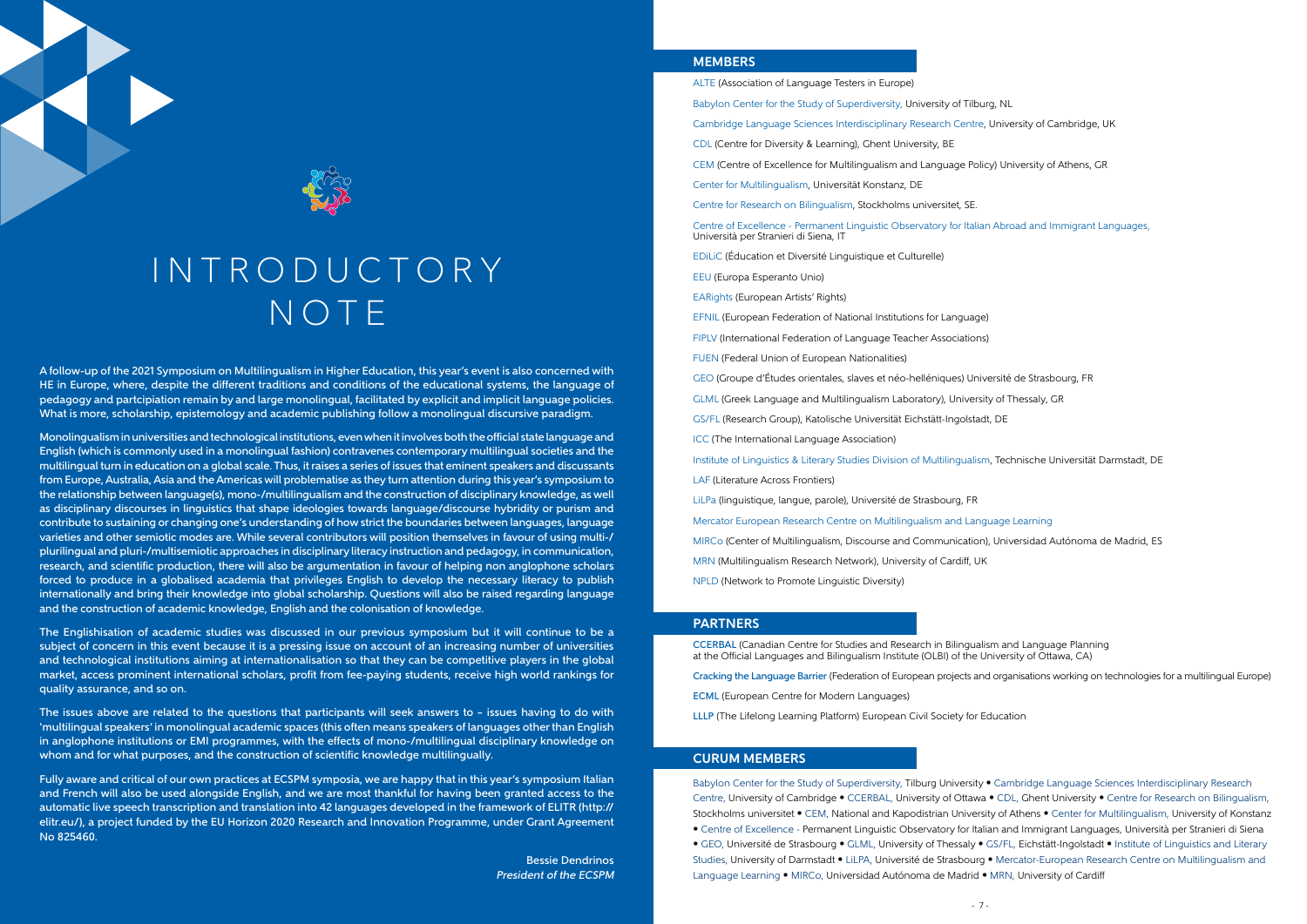## **P R O G R A M M E** OVERVIEW







General Secretary and practical information

r of the Centre of Excellence of the UNISTRASI entre

translation at the ECSPM symposium: ELITR

resident Im theme

onal speaker policy

ational speaker e celebrating diversity: onal students' EMI learning experiences in China sant

**Promotion multimizing** multiplies in HE through university rankings

**ECSPM** speaker ary teaching in the context of the University of Strasbourg

ultural enskilment, embodiment, and literacies ecology

### FRIDAY 8 APRIL

| $09:00 - 09:15$ | Guðrún Gísladóttir, ECSPM Gene<br>Welcome on behalf of ECSPM and                                                                                   |
|-----------------|----------------------------------------------------------------------------------------------------------------------------------------------------|
| $09:15 - 09:30$ | Tomaso Montanari, Rector<br>Welcome on behalf of UNISTRASI                                                                                         |
| $09:30 - 09:45$ | Massimo Vedovelli, Director of th<br>Welcome on behalf of the Centre                                                                               |
| $09:45 - 10:00$ | Ondřej Bojar, ELITR contributor<br>Using a system of automatic transl                                                                              |
|                 | <b>Introduction: Monica Barni</b>                                                                                                                  |
| $10:00 - 10:30$ | <b>Bessie Dendrinos, ECSPM Preside</b><br>Introduction to the symposium the                                                                        |
| $10:30 - 11:45$ | Joseph Lo Bianco, International s<br>Writing an explicit language polic                                                                            |
|                 | Linda Fisher, Discussant                                                                                                                           |
| $11:45 - 12:00$ | Coffee break                                                                                                                                       |
| $12:00 - 13:00$ | Yawen Han - 韩亚文, Internationa<br>Reproducing inequality while cele<br>An ethnography of international s                                            |
|                 | Massimiliano Spotti, Discussant                                                                                                                    |
| $13:00 - 14:00$ | Michele Gazzola, Invited speaker<br>Promoting multilingualism in HE tl                                                                             |
|                 | <b>Terry Lamb, Discussant</b>                                                                                                                      |
| l:00 – 15:00    | Lunch break                                                                                                                                        |
| $15:00 - 16:00$ | <b>Irini Tsamadou-Jacoberger, ECS</b><br>Multilingualism and disciplinary te<br>Theodoros Marinis, Discussant                                      |
| $16:00 - 17:00$ | <b>Paul Thibault, Invited speaker</b><br>The linguistic imagination: Cultura<br>of languaging in the human ecolo<br>George Androulakis, Discussant |
|                 |                                                                                                                                                    |
| 17:00 - 17:30   | Q/A - end of the first day remarks                                                                                                                 |

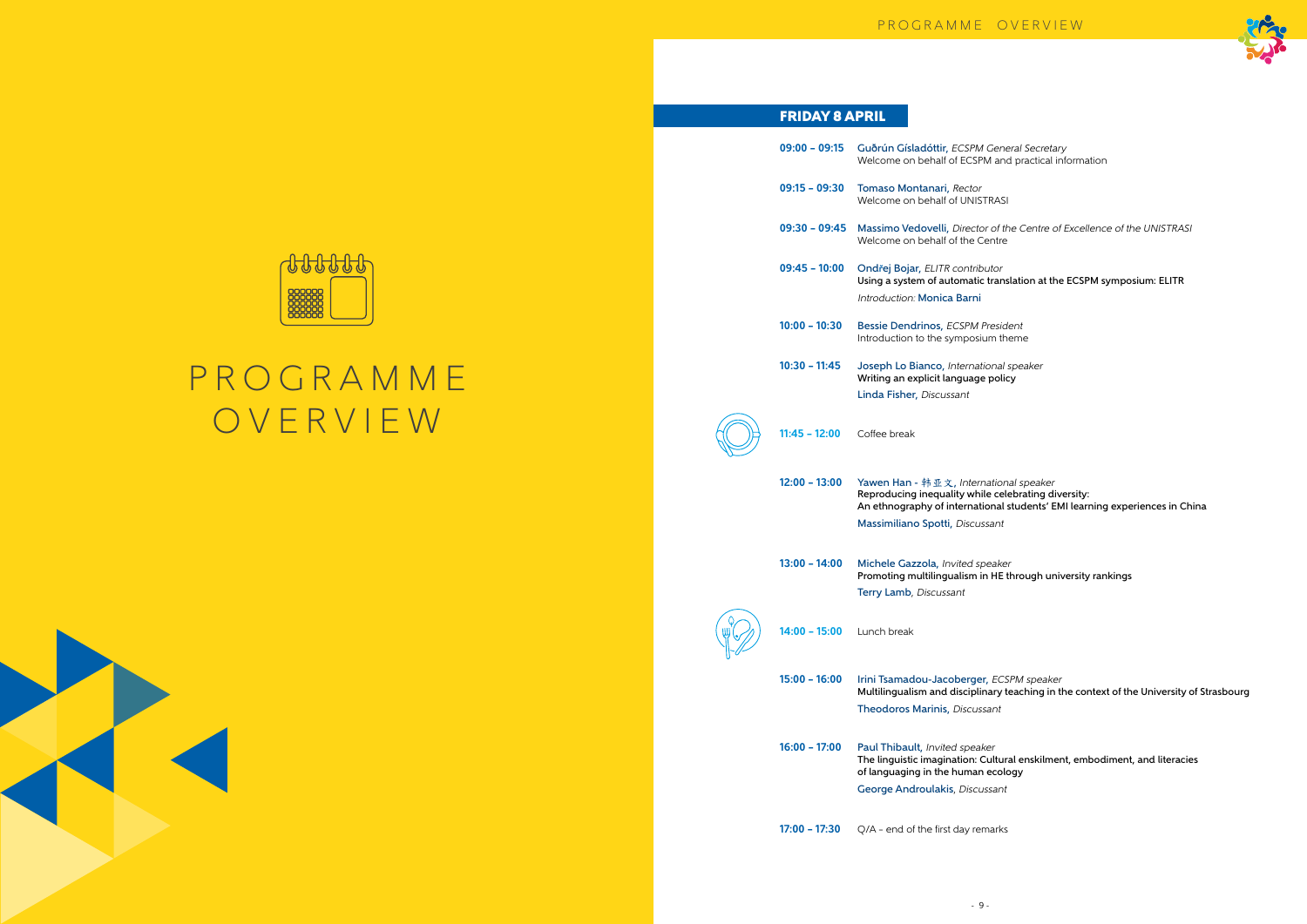

### SATURDAY 9 APRIL

| $09:00 - 09:15$ | Introductory comments                                                                                                                              |  |
|-----------------|----------------------------------------------------------------------------------------------------------------------------------------------------|--|
| $09:15 - 10:15$ | Elena Sheldon, International speaker<br>Problematising contemporary English discourse for publication:<br>Monolingualism vs. multilingualism & Q/A |  |
|                 | Andrea Young, Discussant                                                                                                                           |  |
|                 |                                                                                                                                                    |  |
| $10:15 - 11:15$ | Josep Soler, Invited speaker<br>Linguistic injustice and academic publishing in English: A debate and a case study                                 |  |
|                 | Linus Salö, Discussant                                                                                                                             |  |
|                 |                                                                                                                                                    |  |
|                 |                                                                                                                                                    |  |
| $11:15 - 11:30$ | Coffee break                                                                                                                                       |  |
|                 |                                                                                                                                                    |  |
| $11:30 - 12:45$ | PANEL: Constructs of knowledge about language in HE and multilingualism                                                                            |  |
|                 | Contributors: Antonella Sorace, Ianthi Tsimpli, Raphael Berthele, Paul Thibault                                                                    |  |
|                 | Coordinators: Bessie Dendrinos & Monica Barni                                                                                                      |  |
| $12:45 - 13:45$ | Anne-Claude Berthoud, Invited speaker                                                                                                              |  |
|                 | The multilingual challenge for the production of scientific knowledge                                                                              |  |
|                 | Nikolay Slavkov, Discussant                                                                                                                        |  |
|                 |                                                                                                                                                    |  |
| $13:45 - 14:30$ | Lunch break                                                                                                                                        |  |
|                 |                                                                                                                                                    |  |
|                 |                                                                                                                                                    |  |
| $14:30 - 15:45$ | PANEL: The languaging of HE in the global South:<br>De-colonizing the language of scholarship and pedagogy                                         |  |
|                 | Contributors: Sinfree Makoni, Cristine G. Severo, Ashraf Abdelhay, Anna Kaiper-Marquez                                                             |  |
|                 | Coordinator: Cristine G. Severo                                                                                                                    |  |
| $15:45 - 17:00$ | PANEL: Multilingualism in research and teaching practices in HE                                                                                    |  |
|                 | Contributors: Laurent Gajo, Patchareerat Yanaprasart, Sílvia Melo-Pfeifer,                                                                         |  |
|                 | Roberto Paternostro, Ivana Vuksanović                                                                                                              |  |
|                 | Coordinator: Laurent Gajo                                                                                                                          |  |
|                 |                                                                                                                                                    |  |
| $17:00 - 17:30$ | Bessie Dendrinos: Symposium closing                                                                                                                |  |
|                 |                                                                                                                                                    |  |





## A B S T R A C T S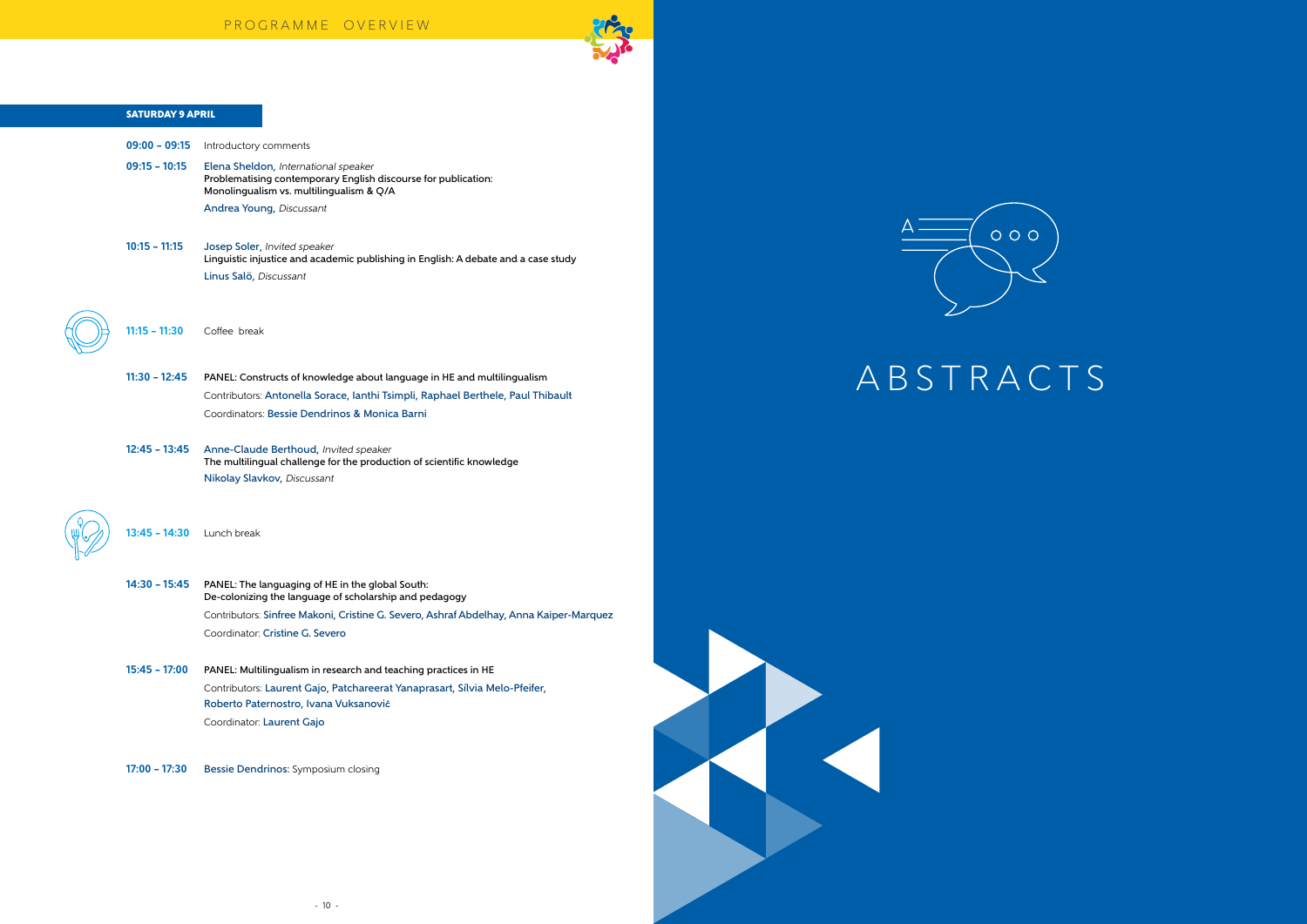

#### **WRITING AN EXPLICIT LANGUAGE POLICY FOR HE**

#### Joseph Lo Bianco

Language policy writing, understood as a dynamic, collaborative and 'first principles' process of institutional review is a productive activity of accommodating institutions to the radically changed and challenging world of contemporary communication (Lo Bianco 2009, 2012). In this paper I will reflect on the HE language policy writing process undertaken at several universities where I have led or participated in policy writing teams (academics, students, outsider stakeholders, independent experts, university administrators among others) to examine normally taken for granted process of communication (teaching and learning language, literacy practices, institutional communication, values in language, student rights and inclusion etc) within particular faculties and across entire institutions. The use of a facilitated deliberation method (Lo Bianco 2007, 2017) and Carol Baachi's WPR are deployed to extend research findings and new concepts well beyond critique to explore implementation and concrete change (Bacchi 2012). Much critique suffers from the tendency to excess, and much policy suffers from the constraints of the practical. The method I will discuss aims to produce critical policy that also has traction in teaching, administration, and change in teaching, production of knowledge, management and interaction in institutions and the public face of HEI with the surrounding society. I will illustrate the talk with the experience of assisting the law faculty language policy at Peredeniya University Sri Lanka in the mid 2000s and the University of Melbourne 2019-2021 with a university-wide language policy.

#### **REPRODUCING INEQUALITY WHILE CELEBRATING DIVERSITY: AN ETHNOGRAPHY OF INTERNATIONAL STUDENTS' EMI LEARNING EXPERIENCES IN CHINA**

#### Han Yawen - 韩亚文

The adoption of EMI in higher education has gained remarkable popularity in China's universities as a result of the unprecedented globalisation and relentless internationalisation of HE. As such, international students have mushroomed in Chinese universities and are celebrated as part of soft power projection to extend China's global impact. Despite these welcoming discourses of diversity, in fact, international students in EMI programmes experience significant exclusion and inequality on account of various factors that are beyond their reach. The existing studies mainly focus on international students' EMI programmes in China's metropolitan cities where there are sufficient English learning and teaching resources. However, it still remains unknown how EMI programmes targeting international students might be implemented in an under-resourced context, particularly in China's peripheral regions. Informed by Piller's concept of "monolingual ways of seeing multilingualism" (2016), this study explores the incorporation and EMI learning outcomes of an under-researched group: international students from Bangladesh, Yemen and Uzbekistan at a university in China's Southwest borderland. The in-depth student/teacher interviews and ethnographic classroom observation converge to reveal that English proficiency is seen as the prerequisite for EMI and linguistic capital for individuals; many optimistically envisioned benefits of EMI only serve the privileged, the rich, and the elite, who have obtained the linguistic capital. Thus, English as a key requirement embedded in EMI courses marginalizes

those who lack the linguistic capital. EMI policy in China's higher education tends to perpetrate and accentuate educational inequalities despite celebratory diversity discourses. The study suggests that it is imperative to tackle the structural challenges confronting EMI international students and promote global Englishes language teaching (GELT) (Galloway & Rose, 2015) for international students in HE.

### **MULTILINGUALISM AND DISCIPLINARY TEACHING AT THE UNIVERSITY OF STRASBOURG**

#### Irini Tsamadou-Jacoberger

Strongly engaged in initiatives which contribute to its international opening and outreach, the University of Strasbourg asserts its role as a promoter and agent of multilingualism, as well as its willingness to strengthen the multilingual, multicultural and intercultural dimensions in its training and research.

In particular, our University's commitment is reflected in the offering of a large number of both widely spoken and lessused languages, disciplinary courses and training programmes in foreign languages.

This presentation will address the issues of multilingualism in the transmission of disciplinary knowledge and question the need for an explicit institutional language policy.

Taking into account the disciplinary courses proposed in languages other than French that are offered within international and French programmes at the University of Strasbourg, I will explore the choice of the languages in teaching, the relationship between different disciplinary fields and languages of instruction, as well as the concept of multilingualism.

Also, considering, on the one hand, the work of linguists and sociolinguists (Beacco: 2019; Berthoud: 2013, 2020; Gajo: 2013, 2020; Lasagabaster: 2015; Weber: 2013), specialized in the interaction between a dynamic multilingualism and the transmission of scientific knowledge, and, on the other hand, the engagements of the University of Strasbourg on the international scene, I will carry out a reflection and formulate some proposals for an explicit institutional language policy.

#### **PROMOTING MULTILINGUALISM IN HE THROUGH UNIVERSITY RANKINGS**

#### Michele Gazzola

University education is a considerable investment of time and money for students and their families, and the rankings promise to provide them with information on the quality of universities to guide their choices. European governments and universities have uncritically internalised the indicators used in commercial rankings such as QS and Times Higher Education, and have put in place measures to improve their position in the rankings. This presentation shows that the indicators currently used in these rankings have created a strong incentive structure that results in an artificial promotion of monolingualism in teaching and research in favour of English. This presentation provides some suggestions for modifying the indicators used with a view to promote multilingualism. In this perspective, a ranking (and the indicators that form part of it), becomes an instrument of language policy. By stimulating a spirit of emulation between universities, its use can lead to an evolution of practices more favourable to multilingualism.

#### **THE LINGUISTIC IMAGINATION: CULTURAL ENSKILMENT, EMBODIMENT, AND LITERACIES OF LANGUAGING IN THE HUMAN ECOLOGY**

#### Paul J. Thibault

#### **PROBLEMATIZING CONTEMPORARY ENGLISH DISCOURSE FOR PUBLICATION: MONOLINGUALISM VS MULTILINGUALISM**

#### Elena Sheldon

The languaging approach that I develop in this paper rejects the idea that people use a determinate language system or code. Languaging is verbally constrained, heteroglossically diverse, embodied, ecologically embedded multimodal interaction that integrates persons, artefacts, technologies, and aspects of situation (Thibault, 2021a, 2021b). Languaging is a form of simulative action which operates on and activates the imagination. It involves the exploration and development of modal possibilities in the affordances of the worlds of languaging agents. Affordances (Gibson, 1986/1979) are relational--they are defined by the interactivity between the capacities and cultural skills of persons and the affordances of their environment. On this view, languaging functionally constrains and enables flows of imaginal processes that emerge in dialogically coordinated languaging between persons and the affordances of their worlds. I propose an enactive-functional multimodal 'grammar' to explore different languaging practices (e.g., children's play and learning in formal and informal settings) to illustrate the centrality of the imagination to how languaging functions. This has important implications for how we think of knowledge-creation, teaching and learning. It also requires us to re-think the metalanguages that we use to talk about languaging. I discuss some videorecorded examples to illustrate the arguments of the lecture. of knowledge otherwise at risk of loss from the human knowledge base. **LINGUISTIC INJUSTICE AND ACADEMIC PUBLISHING IN ENGLISH: A DEBATE AND A CASE STUDY** Josep Soler In recent years, applied linguists have been engaged in a debate on whether linguistic injustice exists or not in connection to publishing in English for academic purposes. In this presentation, I take issue with the way in which the debate has been taking place, featuring as an important limitation a lack of a socially grounded conceptualisation of language. Instead, a view of academic publishing in English seen from an intersectionality perspective seems more productive so as to highlight the inherent inequalities and injustices present in academic publishing in English. To further illustrate such language injustices and inequalities, I draw on a case study, developed in collaboration with colleagues, analysing the discourses of predatory publishers' spam emails, whose very existence can be read as a straightforward sign of the way that academic publishing as a field is very unequally structured.

where cultural values and multilingual traditions are evident,

and may be positive in the context of global multilingualism. Given the pressure to publish in English and the complexity of this process, a joint partnership between local, national and international network activities is recommended so that "scholars can engage locally and transnationally" (Lillis & Curry 2010: 61). This would help to secure the accumulation

Academic institutions in non-Anglophone countries are succumbing to the forces of globalisation by adopting performance measurements based on English-language publications. These institutions welcome publications in elite journals as they bring prestige and visibility. In fact, English has become the norm for tenure, employment, postdoctoral grants and other forms of funding. Socialisation into mainstream disciplinary communities can help researchers from non-Anglophone countries who are usually pressured to publish in indexed journals; however, it is crucial to assist multilingual researchers to avoid knowledge dependency on Anglocentric countries. One of the priorities of my research over the years has been to learn more about the struggles encountered by multilingual scholars who are forced to enter and sustain a career in a globalised academia that privileges one language, English, and about how any manifestation of rhetorical difference from Anglophone normative rules can reduce those researchers' opportunities to publish internationally. I argue that multilingual scholars are the main pillar of global scholarship who, due to their distinctive contributions, can not only enrich mainstream disciplinary knowledge but also provide unique insights. The contributions of multilingual scholars combined provide richer knowledge than those of monolingual researchers alone. In fact, plurilingalism brings to the fore the power of languages in contemporary society, Coordinators: Bessie Dendrinos, Monica Barni The construction of knowledge about language, as developed though disciplinary discourses in university linguistics courses/ programmes, affects students' attitudes towards languages and language use, shapes ideologies towards language/ discourse hybridity or purism, contributes to sustaining or changing their monolingual or multilingual mindsets, governs their understanding of how strict the boundaries between languages, language varieties and other semiotic modes are. The purpose of this panel is to examine theories of language and paradigms of linguistic studies responding to the exigency for a multilingual turn in education and plurilingual pedagogies consistent with social demands for inclusive societies, social and epistemic justice. It also intends to discuss theories and paradigms conducive to multilingual ethoses of communication in academic contexts, as well as multilingual disciplinary/ scientific discourse and research. In this context, the issues to be raised relate to questions about the discreteness of languages or the study of languages as isolated and autonomous meaning systems, about the understanding of languages as fixed and stable systems or as inventions of social, cultural and political movements, about the benefit of linguistic analysis of the phonological, morphological, syntactical, semantic or pragmatic features/patterns of a single language, or research into language crossings and related performative practices

### **PANEL: CONSTRUCTS OF KNOWLEDGE ABOUT LANGUAGE IN HE AND MULTILINGUALISM**

Contributors: Antonella Sorace, Ianthi Tsimpli, Raphael Berthele, Paul Thibault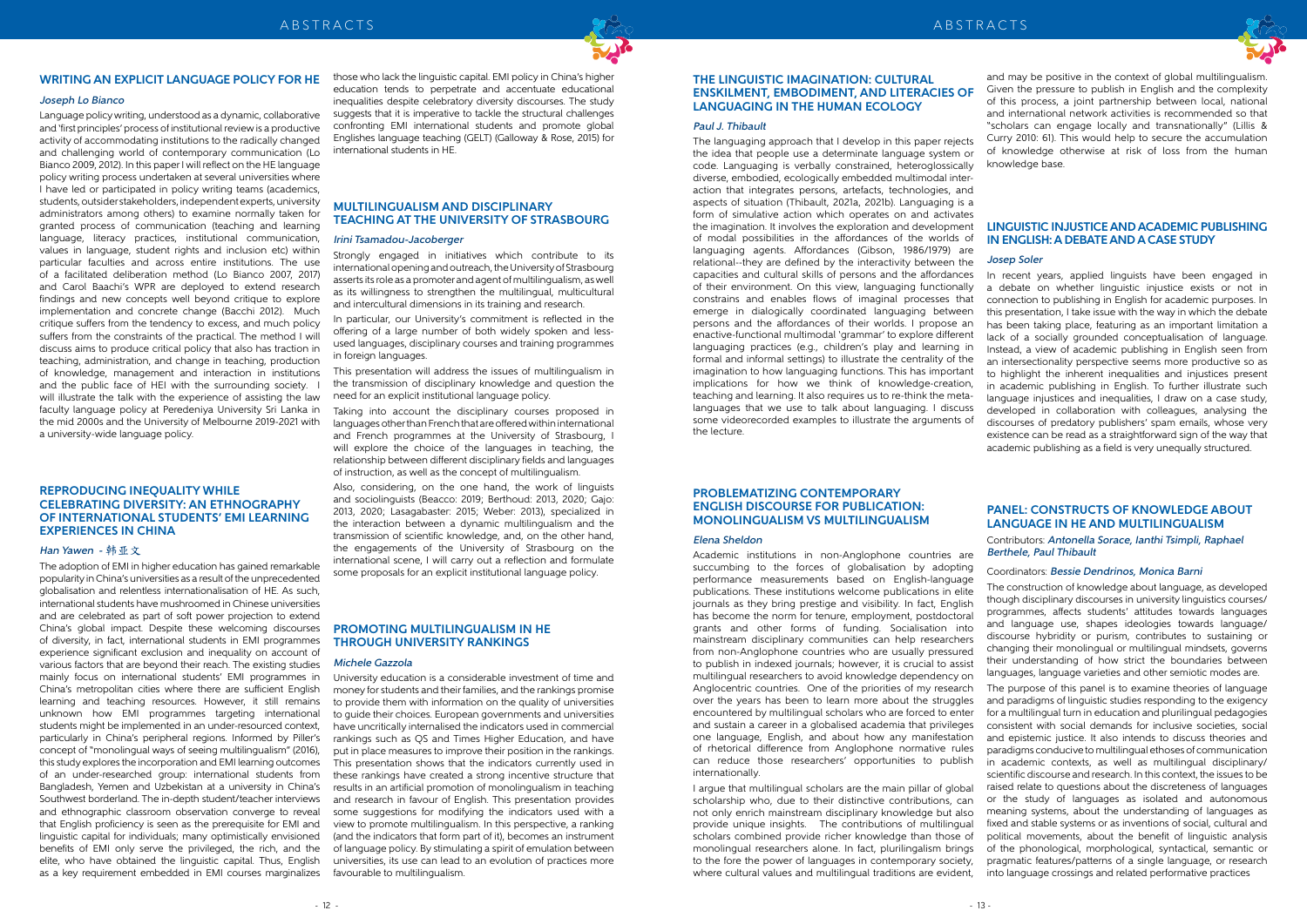

#### **THE MULTILINGUAL CHALLENGE FOR THE PRODUCTION OF SCIENTIFIC KNOWLEDGE**

#### Anne-Claude Berthoud

The objective of my talk is to discuss questions related to the challenges of multilingualism for scientific practice, in particular approaches linked to the creation of new knowledge. The fundamental question posed is how and under what conditions multilingualism can be advantageous for scientific practice. I shall show how multilingual approaches highlight the mediating role of language and, in doing so, optimize conceptualization and communication in science. However, this added value is linked to certain conditions. Among the factors examined are the different and changing values attached to languages, in particular, whether or not they are so-called languages of science. Languages are not considered as such but in their current use in the context of scientific practice. This is in line with the hypothesis that conceptual and discursive richness stem from the dynamics of exchanges, comparisons and transfers of good scientific practice, whatever the intrinsic value of the languages involved may be. Hence the broader question is how all languages can contribute to the construction of new knowledge in a new type of exchange with the most widely used vehicular languages.

#### **PANEL: THE LANGUAGING OF HIGHER EDUCATION IN THE GLOBAL SOUTH: DECOLONIZING THE LANGUAGE OF SCHOLARSHIP AND PEDAGOGY**

#### Contributors: Sinfree Makoni, Cristine G. Severo, Ashraf Abdelhay, Anna Kaiper-Marquez

#### Coordinator: Cristine G. Severo

## B I O N O T E S O F S P E A K E R S (alphabetically)

This presentation draws from our recently published book, The Languaging of Higher Education in the Global South: Decolonizing the Language of Scholarship and Pedagogy (2022), to explore how notions of 'language' and 'the Global South' are integrated into higher education contexts worldwide. By bringing together three frames of analysis including southern theories and epistemologies of the south, integrational linguistics, and decolonization of language scholarship, we examine the relationships between knowledge production and language studies in diverse higher education contexts. Within our examination, we explicitly center our focus on four themes: (1) language and pedagogical practices formed from dialogue between southern perspectives and critical northern perspectives; (2) language policies in postcolonial academic contexts; (3) relationships between gender and southern epistemologies on the teaching of feminist literature; and, (4) the role of technology and decolonial practices in promoting access and facilitating creative knowledge production in higher education. Overall, we argue for decolonialization of applied linguistics specifically, and of higher educational more broadly, to fight against the 'epistemic injustice' often embedded in these fields and contexts.

#### **PANEL: MULTILINGUALISM IN THE CONTEXT OF RESEARCH PRACTICES**

#### Contributors: Laurent Gajo, Patchareerat Yanaprasart, Sílvia Melo-Pfeifer, Roberto Paternostro, Ivana Vuksanovi*ć*

#### Coordinator: Laurent Gajo

Under the pressure of the uniformization of scientific practices advocating the same norms and models of research, the diversity of scientific communities and cultures tends gradually to be homogeneous. Indeed, internationalization of scientific research implies the belief that "scientificity" can and should be reinforced by "monolingualism".

By raising the issue of multilingualism and internationalization in higher education in the fields of teaching and research practices, this panel aims to describe different models and practices assumed by language diversity in various academic settings. In the context of a multilingual Europe, the question is whether OLON (One Language Only) / ALAT (One Language At A Time) or ALAST (All Languages At the Same Time) / ALAT (All Languages at All Times) represents an opportunity, and which of these two options constitutes a burden in the fields of internationalization of science, knowledge implementation – diffusion, and research collaboration – evaluation.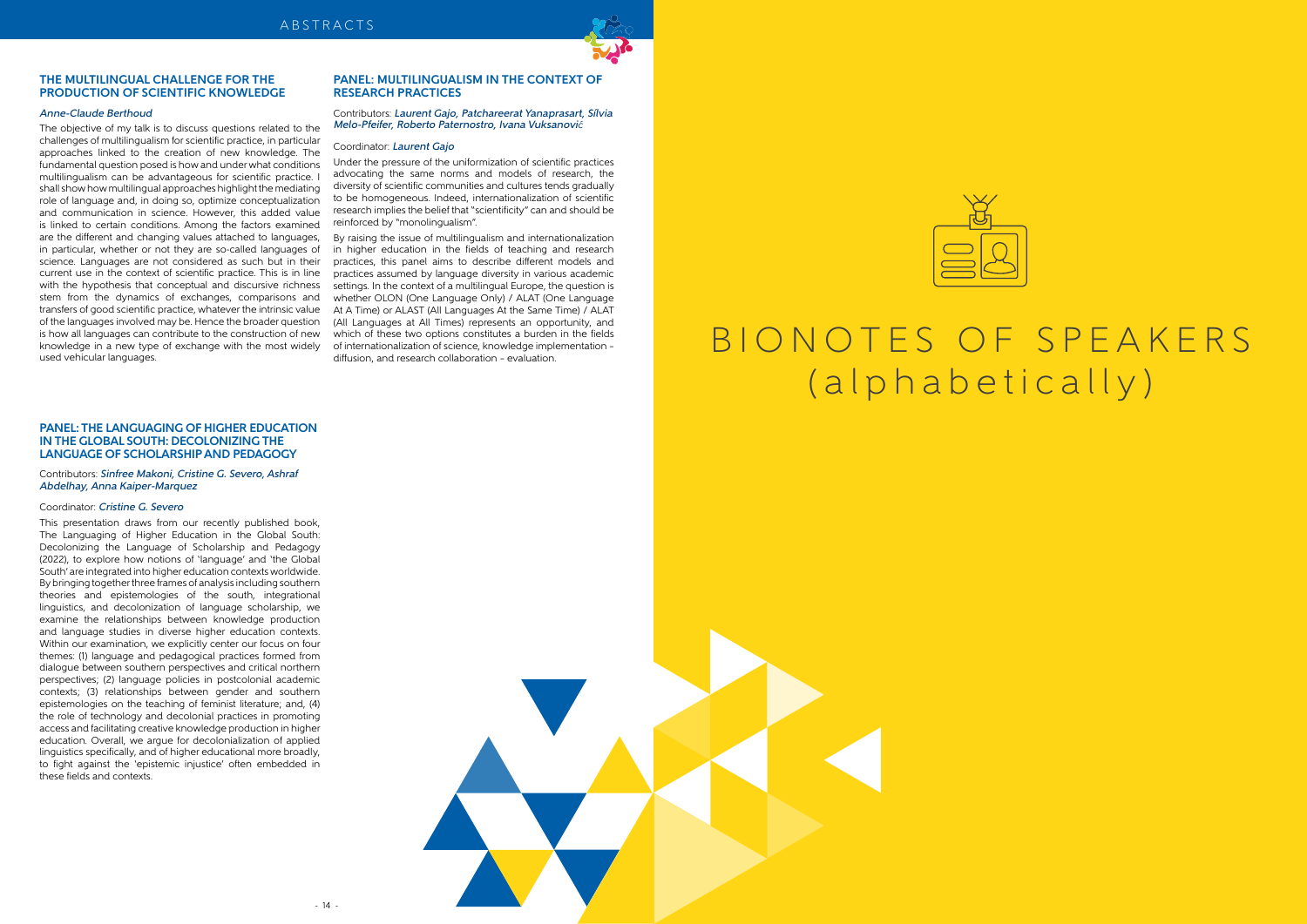



ABDELHAY, Ashraf: Holds a PhD in the field of sociolinguistics from the University of Edinburgh. His research focuses on the cultural politics of language in Sudan with specific emphasis on the intersection of discourse, ideology and power relations. He has published his research in a number of journals in the field. He currently serves in the editorial boards of the International Journal of the Sociology of Language and the journal of Language Policy. The current project he is working on is the sociolinguistics of protesting (two volumes, co-edited with Cristine Severo and Sinfree Makoni). Email: aschraff200[at]gmail.com



BARNI, Monica: Professor of Educational Linguistics at the Università per Stranieri of Siena, in Italy. She currently coordinates the research line Foreign Languages in Italy at the University's Center of Excellence for Research. Her research activity focus on teaching, learning and assessment of languages and analysis and impact of national and European language policies. Email: barnilatlunistrasi.it



a<br>d<br>d

BERTHELE, Raphael: Professor in Multilingualism at the University of Freiburg, Switzerland. He studied and worked at the Universities of Freiburg, Tübingen, Berkeley, and Berne. He co-founded the Freiburg Institute of Multilingualism. His research areas cover cognitive and social aspects of multilingual language learning and using. Email: raphael.berthele[at]unifr.ch



ANDROULAKIS, George: Professor of Sociolinguistics and Language Teaching at the Department of Primary Education, Faculty of Human Sciences, University of Thessaly, Greece, and Director of the Greek Language and Multilingualism Laboratory. He is presently coordinating national, international and European research projects related to the language education of migrants and refugees. Email: androulakis[at]uth.gr



BOJAR, Ond **ř**ej: Associate professor at ÚFAL, Charles University, and a lead scientist in Machine Translation in the Czech Republic. He has been co-organizing WMT shared tasks since 2013. With ELITR, an EU project he is coordinating, he has been adding speech recognition and summarization to his expertise. Email: bojar@ufal.mff.cuni.cz



GAZZOLA, Michele: Lecturer in Public Policy and Administration at the School of Applied Social and Policy Sciences at the University of Ulster. He has an interdisciplinary research profile focused on the analysis and evaluation of language policy, and on the study of the economic and social aspects of multilingualism. He is editor of the journal Language Problems & Language Planning. Email: m.gazzola[at]ulster.ac.uk





HAN, Yawen - 韩亚文: Associate Professor in the School of Foreign Languages at Southeast University (SEU), China. He is part of the core faculty within the Second Language Studies Phd/MA Program. He is the executive director of the Research Center on Language Policy for Asia-Pacific Countries in the Jiangsu Province. His primary area of research is language-in-education policy, minority education, and internationalization in higher education, though he researches other issues in second language acquisition, including the role of working memory, language aptitude and corrective feedback in language acquisition. Email: harryhanyawen[at]126.com



BERTHOUD, Anne-Claude: Professor Emerita (professeure honoraire) at the University of Lausanne (UNIL), Switzerland. She was Professor of General and Applied Linguistics at UNIL from 1982 to 2015. She is chair of the "Languages and science" CEL/ELC Working Group. She was the coordinator of the European Integrated Project DYLAN (Language Dynamics and Management of Diversity), funded under the 6th European Framework Programme, 2006-2011. Currently, her main research domain is the construction of knowledge in multilingual interaction. Email: anne-claude.berthoud[at]unil.ch



DENDRINOS, Bessie: ECSPM president, Professor Emerita at the National and Kapodistrian University of Athens (NKUA), Greece. Director of the Research Centre RCeL and chair of the scientific committee of the Centre of Excellence for Multilingualism and Language Policy of the NKUA, she is also president of the examination board of the KPG national multilingual proficiency testing suite in Greece. Her research and publications focus on the politics of foreign language teaching and testing, the hegemony of English, and ideological analysis of (multimodal) pedagogical texts. Email: vdendrin[at]enl.uoa.gr



FISHER, Linda: Professor in Languages Education, University of Cambridge, UK<br>
Education Stand Least fire METS project and co-threshop are in multilingualsem<br>
multilingualsem multipliers and encounter the current research i Education Strand Lead, the MEITS project and co-investigator, Education strand of Creative Multilingualism. Her current research interests are in multilingualism, multilingual identity, motivation, the academic and social integration of learners with English as an Additional Language, second language teacher education, and metaphor in relation to belief formation. Email: lgf20[at]cam.ac.uk





GAJO, Laurent: Professor at the University of Geneva, Head of the School of French Language and Civilization. His research interests focus on bilingual classroom interaction, multilingualism in education, multilingualism in science and language policy. Email: laurent.gajo[at]unige.ch



GÍSLADÓTTIR, Guðrún: General Secretary of ECSPM, co-chair of EARights, fine arts photographer and translator, she studied Scandinavian Languages and Linguistics. A polyglot, she is author of "Languages as ways of being: The linguistic biography of a Nordic nomad", in The Dominant Language Constellations Approach in Education and Language Acquisition (Springer 2021). Email: cc[at]gudrun.cc

KAIPER-MARQUEZ, Anna: Associate Director and Assistant Teaching Professor of the Institute for the Study of Adult Literacy and the Goodling Institute for Research in Family Literacy at Pennsylvania State University. Her research foci include English language learning in international contexts, adult and family literacy practices in urban and carceral settings, and language practices and methodologies in the Global South. Email: axk1222[at]psu.edu



LAMB, Terry: Professor of Languages and Interdisciplinary Pedagogy at the University of Westminster, and Director of its Centre for Teaching Innovation. He has published extensively in the areas of learner autonomy, multilingualism and language teacher development. He has been involved in numerous research projects, including several at the ECML of the Council of Europe. He has been awarded the honour of Chevalier des Palmes Académiques by the French Prime Minister. He is Vice President of FIPLV (Fédération Internationale des Professeurs de Langues Vivantes). Email: T.Lamb[at]westminster.ac.uk

b

lk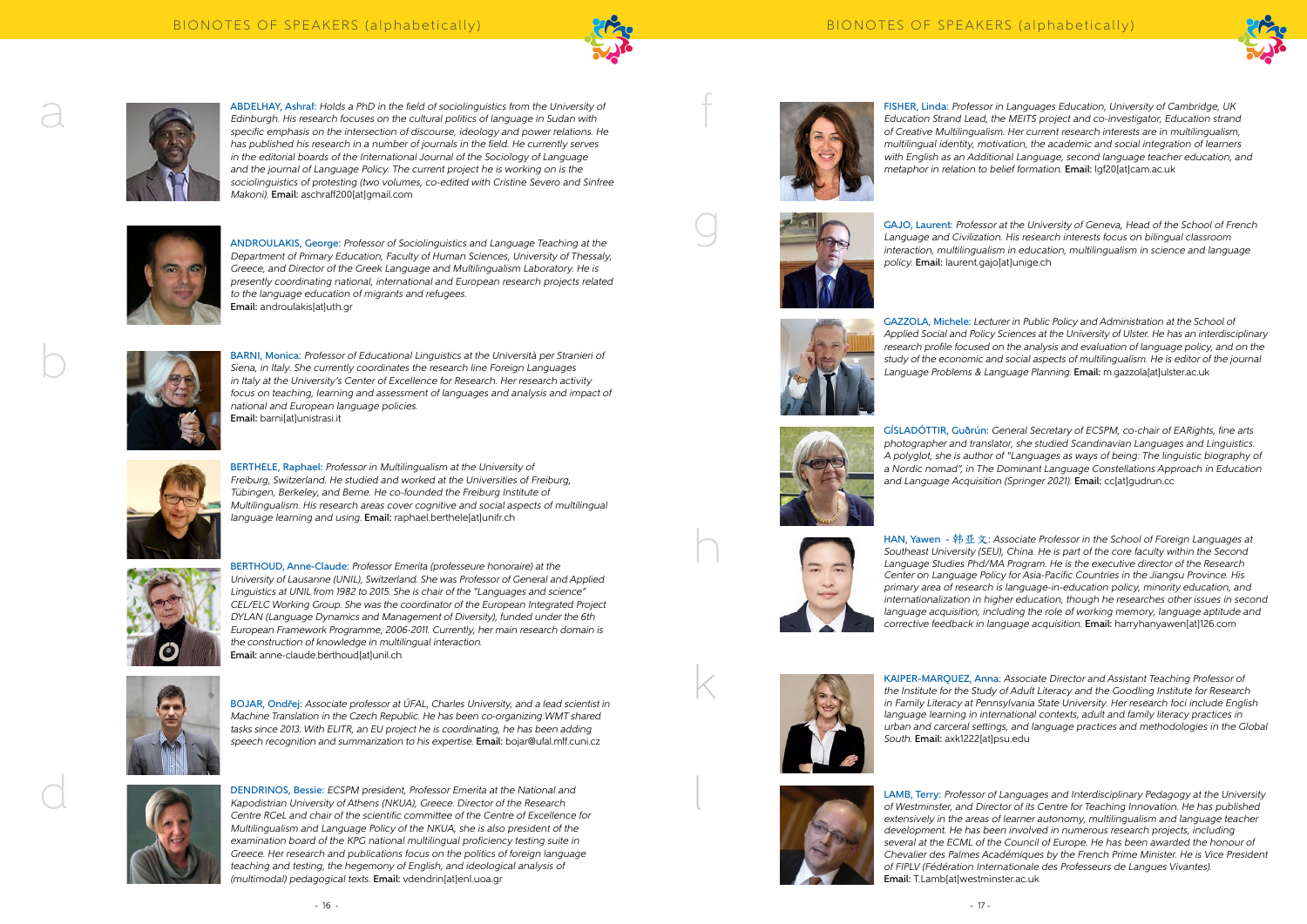



LO BIANCO, Joseph: Professor Emeritus of Language and Literacy Education at the University of Melbourne, and a past president of the Australian Academy of the Humanities. He specialises in language policy studies, bilingualism and intercultural education and research and action on peace and conflict in multi-ethnic settings. Email: j.lobianco[at]unimelb.edu.au



MAKONI, Sinfree: Professor in African Studies and Applied Linguistics at Pennsylvania State University. He is also an Extraordinary Professor at North West University, University of the Western Cape, and Visiting Professor at Nelson Mandela University, South Africa. He has published extensively in language policy and planning, health and Communication, Southern Epistemologies and Decoloniality. One of his recent publications include: Innovations and Challenges in Applied Linguistics from the Global South (co-authored with Alistair Pennycook), 2020, Routledge Press. Email: sbm12[at]psu.edu



MARINIS, Theodoros: Professor at the University of Konstanz, Germany and the University of Reading, UK, Chair in Multilingualism, Director of the Centre for Multilingualism and the MA in Multilingualism at the University of Konstanz. He is leading the EU funded Innovative Training Network 'The Multilingual Mind' www.multilingualmind.eu that provides multi-disciplinary training in multilingualism to 15 early-stage researchers across Europe. Email: t.marinis[at]uni-konstanz.de



MELO-PFEIFER, Sílvia: Professor at the Faculty of Education of the University of Hamburg, Germany, in the domain of French and Spanish teacher education. She obtained her PhD in Foreign Language Education at the University of Aveiro, Portugal. Her research interests cover multilingual teacher education, researching multilingualism and multilinguality, and the use of art-based approaches in education. Email: silvia.melo-pfeifer[at]uni-hamburg.de



MONTANARI, Tomaso: Rector of the Università per Stranieri of Siena, Italy, since 2021. He studies the history of European art of the seventeenth century (to which he has dedicated more than one hundred scientific essays, trying to answer the questions posed by the works of art with all the tools developed in the history of the discipline: from attributive philology to documentary research, from the criticism of textual sources to the analysis of meanings, to a socio-historical interpretation) and the history of cultural heritage.



PATERNOSTRO, Roberto: Senior Lecturer at the School of French Language and Civilization and director of the Maison des Langues of the University of Geneva, Switzerland. His research interests focus on the description of spoken French and on the place of sociolinguistic variation in the teaching and learning of French as a second and foreign language. He is also a member of the Language Policy Commission of the Rectorate of the University of Geneva. Email: roberto.paternostro[at]unige.ch



SALÖ, Linus: Associate Professor at the Centre for Research on Bilingualism, Stockholm University, Sweden. Engaged in the project Making Universities Matter, his research is concerned with explicit and implicit language policies of Swedish higher education institutions, as well as in the linguistic practices that unfold in multilingual workplace interaction, academic writing and publishing, and knowledge dissemination through science-policy interaction. Email: linus.salo[at]biling.su.se



SPOTTI, Massimiliano: Associate Professor of Digital Literacies and Ethnography at the Department of Culture Studies, Faculty of Humanities and Digital Sciences, Tilburg University, NL. Deputy Director of the Babylon Centre for the Study of Superdiversity at the same institution and Research Leader of the Programme Rapid Social and Cultural Transformations Online and Offline. His research has recently focused on asylum-seeking practices, the implications of socio-technological digital platforms and the processes of inclusion/exclusion in Dutch second language classrooms. Email: m.spottifathtilburguniversity.edu



SEVERO, Cristine J.: Associate Professor at Federal University of Santa Catarina, Brazil and a CNPq national Fellow. She is interested in Southern perspectives of language and language policy and planning in decolonial contexts. Recent publications include: Language planning and policy: Ideologies, Ethnicities and semiotic spaces of power (Cambridge Scholars Publishing, 2020), co-edited with Ashraf Abdelhay and Sinfree Makoni; and The Languaging of Higher Education in the Global South, De-Colonizing the Language of Scholarship and Pedagogy (Routledge, 2022), co-edited with Sinfree Makoni, Ashraf Abdelhay and Anna Kaiper-Marquez. Email: crisgorski[at]gmail.com



SHELDON, Elena: Senior lecturer in the Faculty of Arts and Social Sciences, at the University of Technology Sydney (UTS), Australia. Her research seeks to assist multilingual scholars, particularly in Spanish-speaking countries, in the arduous task involved in the writing of RA in English as an additional language. Email: Elena.Sheldon[at]uts.edu.au

SLAVKOV, Nikolay: Director of the Canadian Centre for Studies and Research in Bilingualism and Language Planning (CCERBAL), Associate Professor at the OLBI of the University of Ottawa, and editor in chief of the bilingual journal Cahiers de l'ILOB. His work centres on language pedagogy and innovation, technology, language development, family language policy, and bi-/multilingualism.



Email: nikolay.slavkov[at]uottawa.ca



SOLER, Josep: Docent (Reader) and Associate Professor of Applied English Linguistics at the Department of English, Stockholm University. As a sociolinguist, his main areas of inquiry are: the sociolinguistic dimension of higher education internationalisation, the politics of English as a global language, and home language regimes in multilingual families. Email: josep.soler[at]english.su.se

SORACE, Antonella: Professor of Developmental Linguistics at the University of Edinburgh. She is internationally known for her interdisciplinary research on bilingualism across the lifespan, and for her commitment to building bridges between research and society. She is the founding director of the non-profit organisation Bilingualism Matters, which currently has 30 branches in three different continents.



Email: A.Sorace[at]ed.ac.uk

THIBAULT, Paul: Professor in linguistics/communication studies at the Universitetet i Adger (UiA), Norway. His two-volume, Languaging: Distributed language, affective dynamics, and the human ecology, was published in 2021 (Routledge). He is currently researching student learning in tertiary settings (with Mark King, RMIT) and multimodal ecological literacy (with Anthony Baldry (Messina). Email: pauljthibault[at]yahoo.com

t

m

p

s